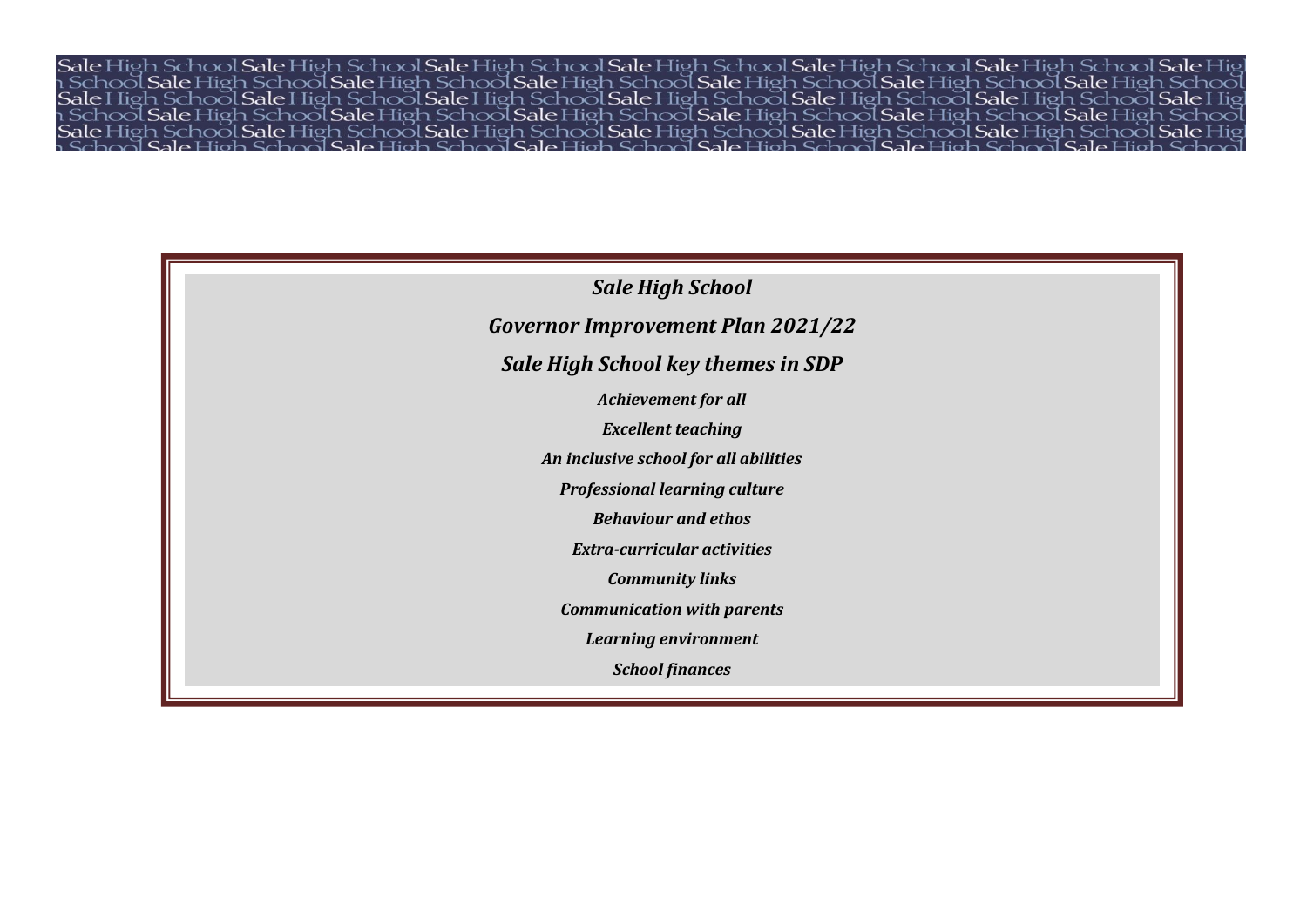To ensure that Governor objectives are aligned to the School improvement plan, the Governing Body committees were restructured in 2017 **Sale High Governing Body** 

 Graham Luccock, (Chair of FGB); Mr David Hopps ; Ms Jayne O`Grady (Headteacher), Cllr Chris Boyes, Mr Bob Lowe, Ms. Cheryl Smith;Mr John Haslam; Ms Elizabeth Parry (staff governor); Ms. Amanda Nicholson; Ms. Sharon Gardner (Vice Chair) ; Cllr Steven Longden, Prof. Charles Morecroft ; Ms Lisa Beattie; Mr. John Morten

## **Standards and Achievement Committee**

**Focus Areas - Data Tracking, Pupil Progress, Quality of Teaching and Learning, Pupil Premium, SEN, G&T and safeguarding**  Mr Graham Luccock; Ms Cheryl Smith ; Ms Jayne O`Grady ( Headteacher); Ms Sharon Gardner (Chair of Committee); Mr John Haslam ;Ms Elizabeth Parry; Cllr Steven Longden

#### **Business Committee**

## **Focus Areas - Finance, Premises facilities and Personnel issues**

 Mr Bob Lowe, Mr David Hopps, (Chair of committee) Ms Jayne O`Grady (Headteacher) ,Prof. Charles Morecroft; Ms Amanda Nicholson; Cllr Chris Boyes, Ms Lisa Beattie;Mr John Morten

# **Pay Review Committee**

**Focus areas-Teachers` pay review** 

Chair of committee: Mr Bob Lowe, Mr Graham Luccock; Mr David Hopps

## **Pay Review appeals Committee**

**Focus areas-To hear appeals from decisions of the Pay Review Committee on teachers` pay.** 

Ms Amanda Nicholson ;Mr John Morten

# **Headteacher`s review committee**

Mr Graham Luccock; Ms Sharon Gardner; SIP partner.

**Clerk to governing body**: In-house Clerk E Maguire/ Trust GS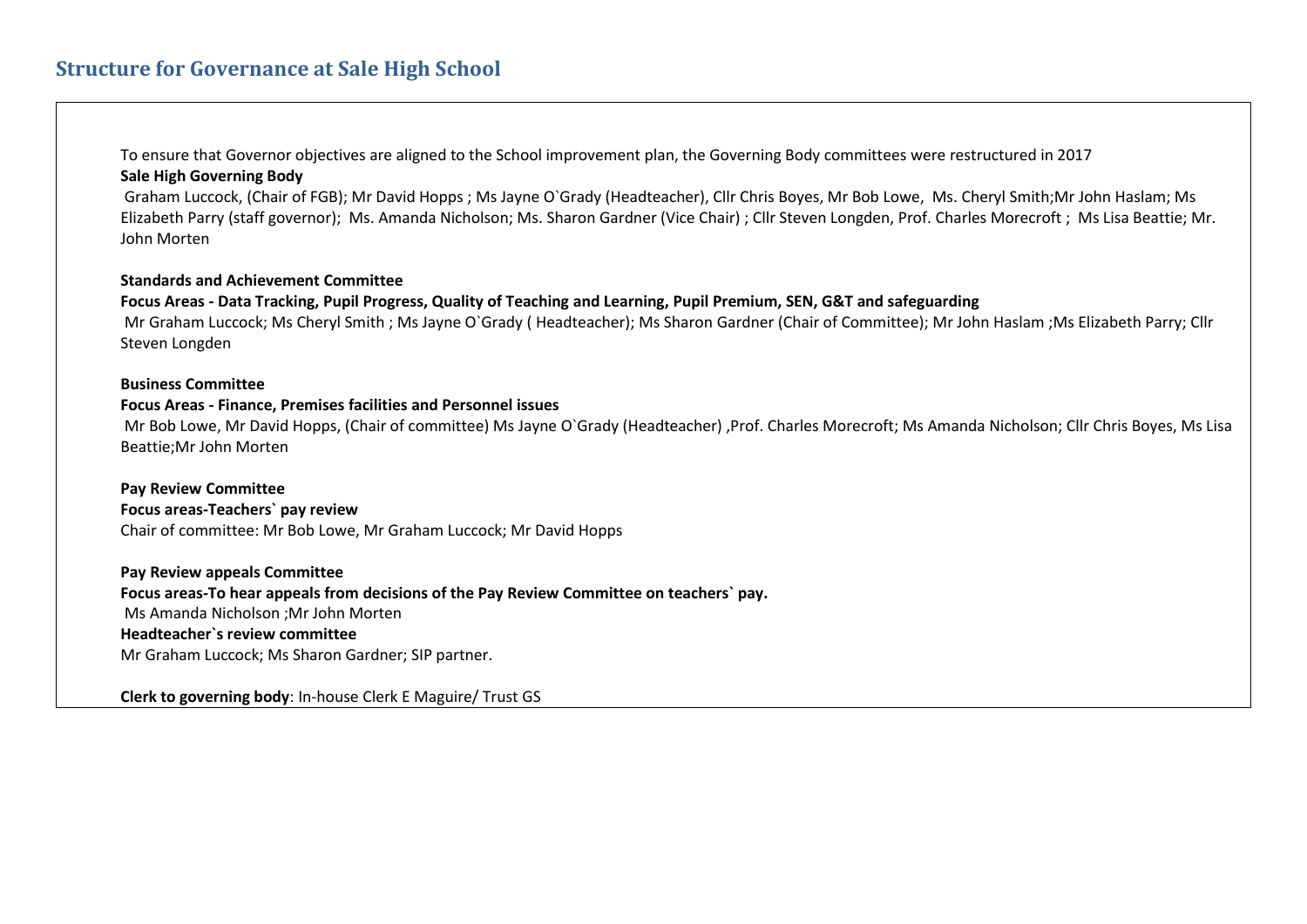# **Objectives for Governors 2021-2022**

| Objectives                                                                                                                                                              | Responsible                           | Target date                                            | Success Criteria and on-going actions                                                                                                                                                                                                                                                                                                                                                                               | Review date                                                                                    | R.A.G rating |
|-------------------------------------------------------------------------------------------------------------------------------------------------------------------------|---------------------------------------|--------------------------------------------------------|---------------------------------------------------------------------------------------------------------------------------------------------------------------------------------------------------------------------------------------------------------------------------------------------------------------------------------------------------------------------------------------------------------------------|------------------------------------------------------------------------------------------------|--------------|
| 1. To achieve success in the<br>Ofsted inspection wherein<br>governors are judged to be at<br>least `Good` as part of the<br>leadership and management<br>of the School | Ofsted ready<br>group of<br>governors | By Ofsted inspection<br>date around 2/3 years<br>hence | There is a good understanding of<br>Ofsted criteria and what is required<br>to become Good and Outstanding.<br>Creation of Ofsted-ready team of<br>governors Jan 2018 and meets<br>when necessary<br>Ofsted ready group met three times<br>in March and April 2019 to review<br>relevant areas and data<br>Ofsted inspection 2019 rated<br>governance as being `Good`                                               | To be reviewed<br>at the Dec 2021<br>Governing Body                                            | Amber        |
| 2. To review the Governing body<br>and committee structure, roles and<br>Terms of Reference.<br>Annual review of terms of<br>reference and governor<br>involvement      | <b>FGB</b>                            | December 2021                                          | -There is clarity around the focus<br>on standards and development and<br>less focus on procedure.<br>-Skills audit of all governors<br>conducted in September 2019 and<br>2021<br>Self-assessment of FGB conducted<br>based on 'The Key' for school<br>Governors National Leaders of<br>Governance- January 2019.<br>-Governor meeting schedule of<br>business established for 2018/9<br>which continues each year | To be reviewed<br>at December<br>2021 FGB<br>around governor<br>skills and self-<br>assessment | Green        |
| 3. To develop clear links<br>between Governors and Staff in<br>school                                                                                                   | All Governors.                        | FGB meeting<br>September 2020                          | All Governors to have a link and<br>attend meetings in School with that<br>link termly. A verbal or preferably<br>written report is given at FGB<br>following the link visit<br>All governors attend at least one<br>School event pa<br>However, in March 2020 this was<br>curtailed due to the Covid<br>pandemic and link meetings                                                                                 | Ongoing. Will be<br>reviewed in<br>March 2022                                                  | Amber        |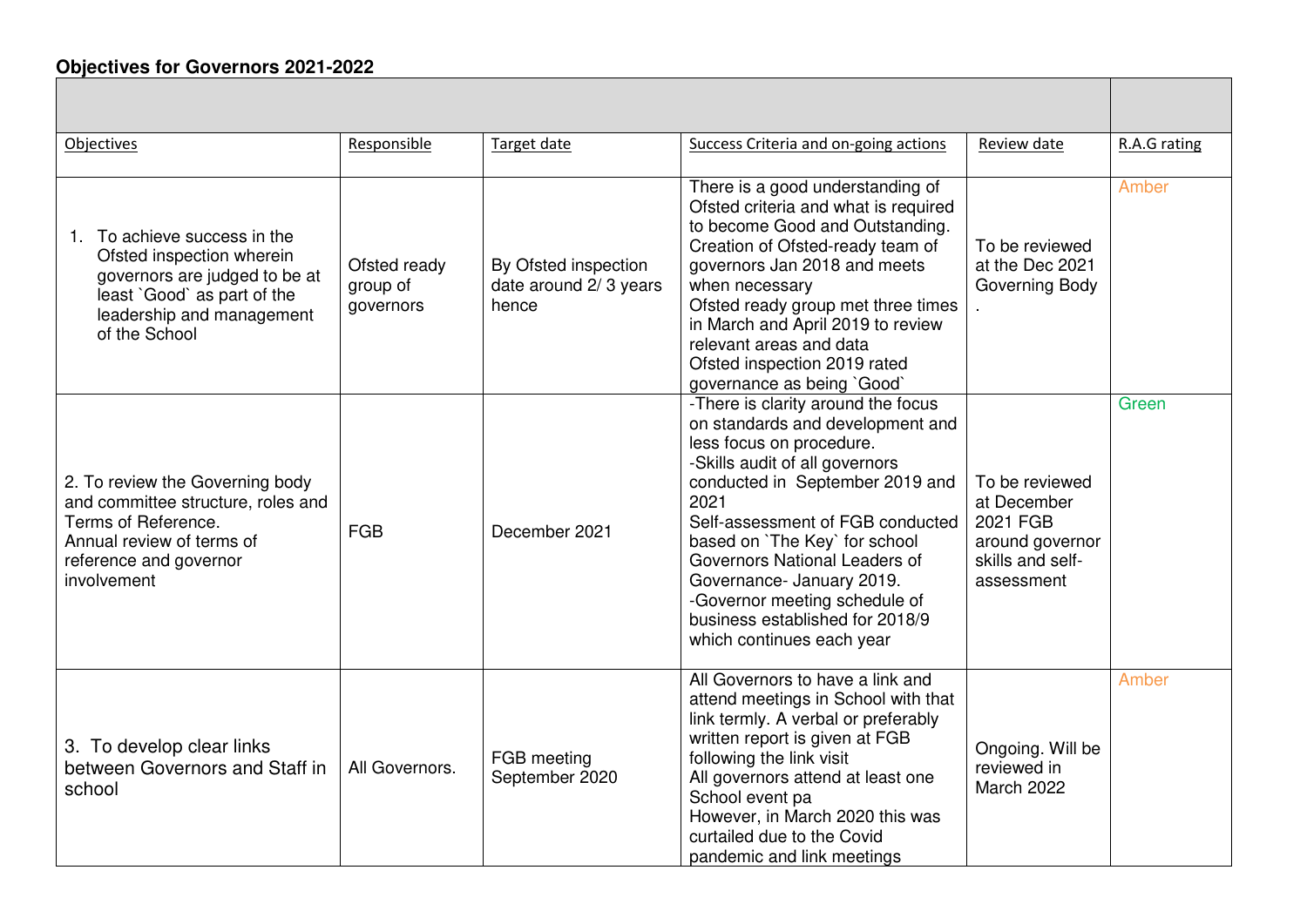|                                                                                                                              |                                          |                                                                    | conducted where necessary<br>remotely                                                                                                                                                                                                                                                                                                                                                                                                                                                                                                                                                                                                                      |                                                                                                                                    |                                                                                                                                     |
|------------------------------------------------------------------------------------------------------------------------------|------------------------------------------|--------------------------------------------------------------------|------------------------------------------------------------------------------------------------------------------------------------------------------------------------------------------------------------------------------------------------------------------------------------------------------------------------------------------------------------------------------------------------------------------------------------------------------------------------------------------------------------------------------------------------------------------------------------------------------------------------------------------------------------|------------------------------------------------------------------------------------------------------------------------------------|-------------------------------------------------------------------------------------------------------------------------------------|
| 4. To support and hold our<br>leaders and managers to<br>account robustly and with a<br>focus on the progress of<br>students | Chairs of<br>committees and<br>governors | On -going actions                                                  | -Minutes reflect appropriate<br>questions to support and challenge<br>key areas of development.<br>Interventions are in place to help<br>raise standards and minutes of<br>meetings reflect the challenges<br>governors make. (e.g.<br>Headteacher's report, Book<br>Scrutiny by governors)<br>-Use of School SEF, SIP, data<br>drops and external sources<br>facilitate areas for questioning<br>-Relevant Departmental heads<br>attend S and A committee to<br>outline actions for improvement<br>-This has continued uninterrupted<br>via the `Zoom` platform where<br>appropriate<br>-link governor meetings provide<br>opportunities for 'deep dives' | Completed set<br>up and ongoing<br>in 2020                                                                                         | Amber                                                                                                                               |
| 5. Governors to be involved in<br>School development planning,<br>self-evaluation, data review and<br>key data sets          | All Governors                            | Ongoing throughout the<br>year at S and A<br>committees and at FGB | All Governors know the SIP and<br>SEF and understand the key<br>issues for the school<br>S and A committee meet 6 weekly<br>to review key data sets school half<br>termly meetings.<br>The Headteacher has an annual<br>performance appraisal by the Chair<br>and Vice Chair<br>The Headteacher's report at all<br>FGB meetings is scrutinised by<br>governors                                                                                                                                                                                                                                                                                             | On-going.<br>Governors to<br>moderate SIP<br>and SEF<br>through HT and<br>other reports to<br>Committees and<br>FGB around<br>data | <b>Green</b> for<br>setup and<br>amber for<br>ongoing (due<br>to regular<br>updating of<br>SEF/SIP) and<br>data drop<br>information |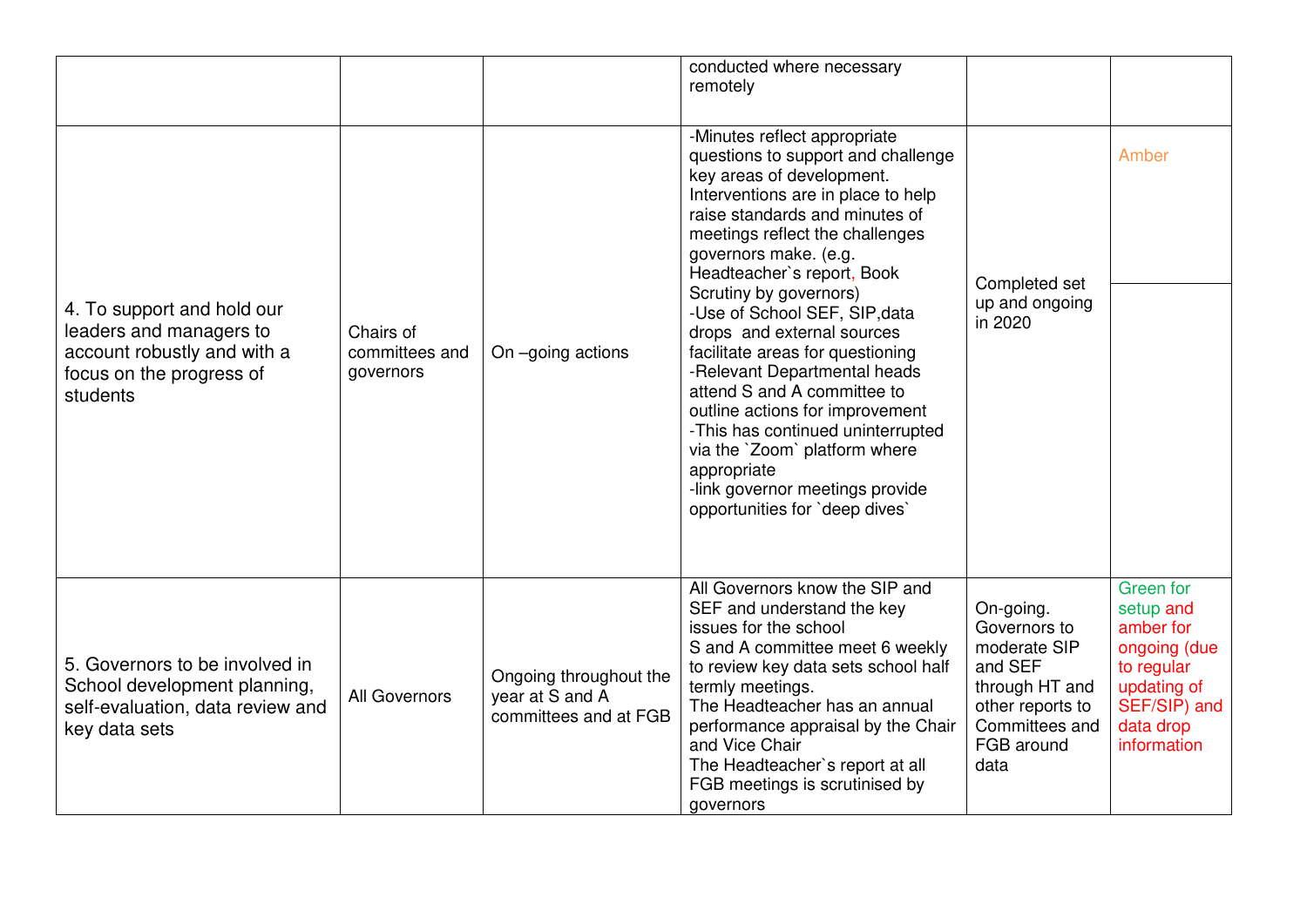| 6. Ensure a robust process for<br>reviewing and monitoring<br><b>School Policies</b>                                                                                                                                                                                                                                                                                                                                                                                                                                                                                                          | Chairs and clerk                           | September 2018 set up<br>and now ongoing                                                 | A clear schedule is in place, is<br>shared with all staff and Governors,<br>and reflects current policies and<br>the law.                                                                                                                                                                                                                          | In place and<br>scheduled for<br>each meeting<br>appropriately                                                                                                                                           | Green |
|-----------------------------------------------------------------------------------------------------------------------------------------------------------------------------------------------------------------------------------------------------------------------------------------------------------------------------------------------------------------------------------------------------------------------------------------------------------------------------------------------------------------------------------------------------------------------------------------------|--------------------------------------------|------------------------------------------------------------------------------------------|----------------------------------------------------------------------------------------------------------------------------------------------------------------------------------------------------------------------------------------------------------------------------------------------------------------------------------------------------|----------------------------------------------------------------------------------------------------------------------------------------------------------------------------------------------------------|-------|
| 7. Improve Governor skills and<br>knowledge                                                                                                                                                                                                                                                                                                                                                                                                                                                                                                                                                   | All governors                              | On-going with<br>scheduled training<br>sessions                                          | Training is a regular feature for all<br>Governors<br>Training sessions and governor<br>away day in Jan. 2020. This will<br>continue subject to Covid issues in<br>early 2022. Individual governors<br>undertake various aspects of<br>training and induction provided by<br>external agencies and the Trust GS<br>services and reported on at FGB | Ongoing twilight<br>sessions before<br>FGB meetings<br>as appropriate.<br>Governors opt<br>for specific<br>training through<br>governor<br>services.<br>Reported at<br>FGB by<br>individual<br>governors | Green |
| 8 Governors continue to monitor<br>the school situation around the<br>Covid 19 pandemic vis a viz the<br>School reopening and ongoing<br>Health, safety and safeguarding<br>measures for staff and pupils.<br>Extra FGB meetings in place via<br>the `Zoom` platform, initially in<br>summer 2020 and through<br>academic year 20/21. Headteacher<br>explained in great detail about the<br>remote learning, safeguarding and<br>reopening schedules throughout<br>the year and now continuing into<br>21/22.<br>Chair of Governors in close touch<br>with HT throughout on a weekly<br>basis | Chair of<br>governors and<br>All governors | This will continue as<br>long as the pandemic<br>lasts affecting the<br>School community | School is opened fully in 2021<br>autumn term with safe and secure<br>processes and actions in place to<br>minimise infection and return<br>students to face to face learning.<br>On going and detailed actions will<br>be reported to Chair and FGB, with<br>Health and Safety governor<br>scrutinising relevant H and S<br>processes and updates | At FGB and<br>committee<br>meetings, plus<br>individual<br>governors as<br>necessary                                                                                                                     | Amber |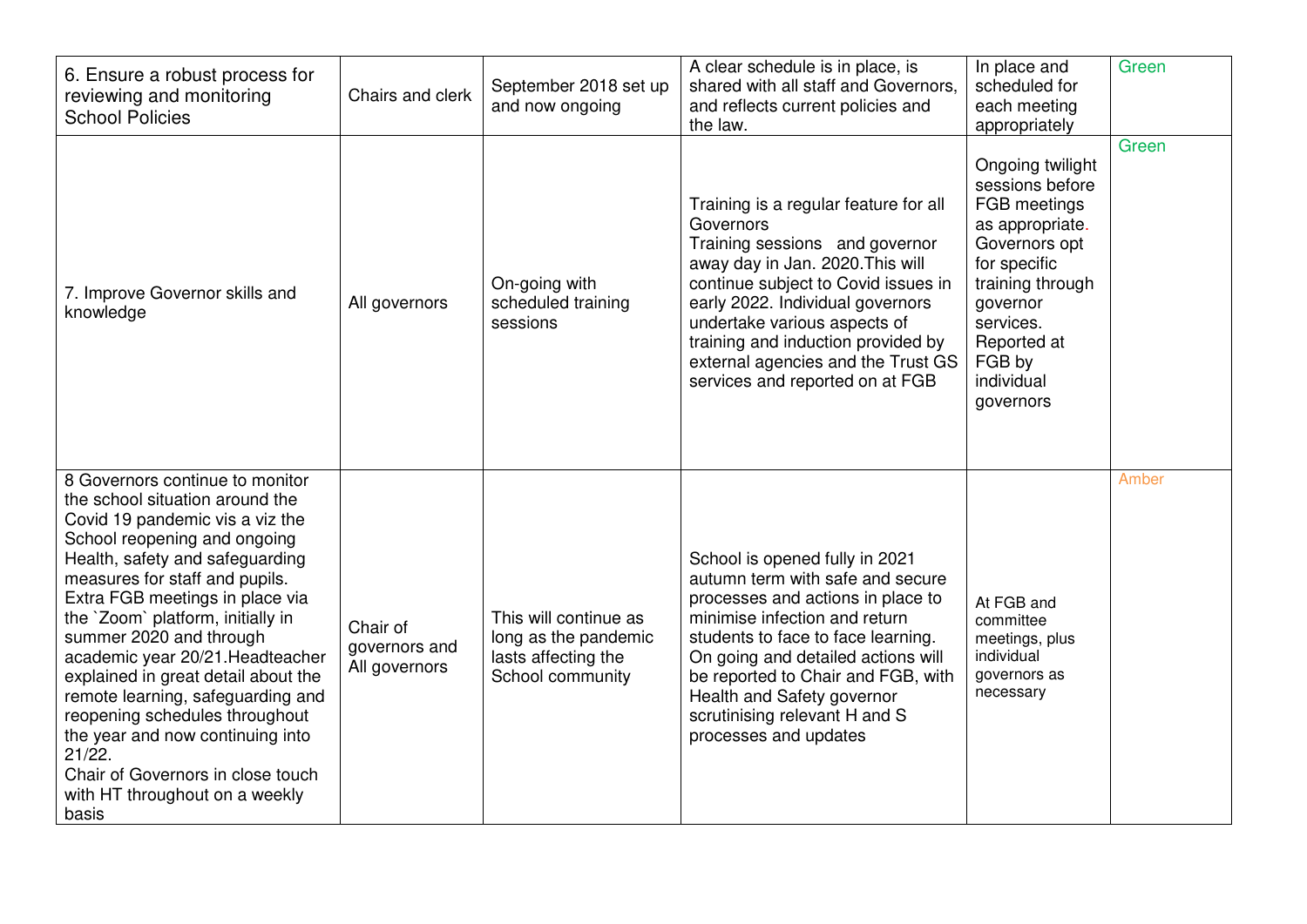| 9 Governors focus on the issues<br>around the school estate including<br>health and safety issues | All governors<br>and particularly<br>the business<br>Committee      | Ongoing around search<br>for funds to improve the<br>whole school estate | Architect's report in September<br>2018 gave the detail of priorities for<br>the estate in the foreseeable future<br>Discussed at FGB and monitored<br>with the H/T.<br>Some LA funds allocated for<br>emergency work in summer 2018<br>and further substantial funds being<br>made available summer 2019.<br>Further work on funding `massing<br>'in 20/21 hopefully leading to<br>substantial improvements in the<br>next 18 months. This has been led<br>by the H/T. Completion of D of E<br>documentation now processing ny<br>H/T in spring term `22 | At each FGB                                               | <b>RED</b> |
|---------------------------------------------------------------------------------------------------|---------------------------------------------------------------------|--------------------------------------------------------------------------|-----------------------------------------------------------------------------------------------------------------------------------------------------------------------------------------------------------------------------------------------------------------------------------------------------------------------------------------------------------------------------------------------------------------------------------------------------------------------------------------------------------------------------------------------------------|-----------------------------------------------------------|------------|
| 10. Governors assist on the<br>improved management of school<br>finances                          | All governors,<br>Specifically, the<br><b>Business</b><br>committee | Ongoing and discussed<br>in each business<br>committee and FGB           | -School finances are much<br>improved through influx of new<br>sources of income and increased<br>student intake<br>-Intake significantly improved each<br>year from 2017/8, continuing into<br>21/22 academic year. School now<br>reaching capacity and impacting<br>seriously on accommodation.                                                                                                                                                                                                                                                         | At each<br><b>Business</b><br>committee and<br><b>FGB</b> | Amber      |
| 11 Governors play an important<br>role in the safeguarding of the<br>School community             | All governors                                                       | This is an ongoing<br>issue                                              | -Safeguarding policy approved by<br>the FGB and updated in<br>accordance with policy timetable<br>-A safeguarding governor has been<br>appointed and meets termly with<br>the School's safeguarding lead<br>-Headteacher's report at each FGB<br>and at S and A committee updates<br>governors on safeguarding issues,<br>including behaviour, sexual                                                                                                                                                                                                     |                                                           | Amber      |